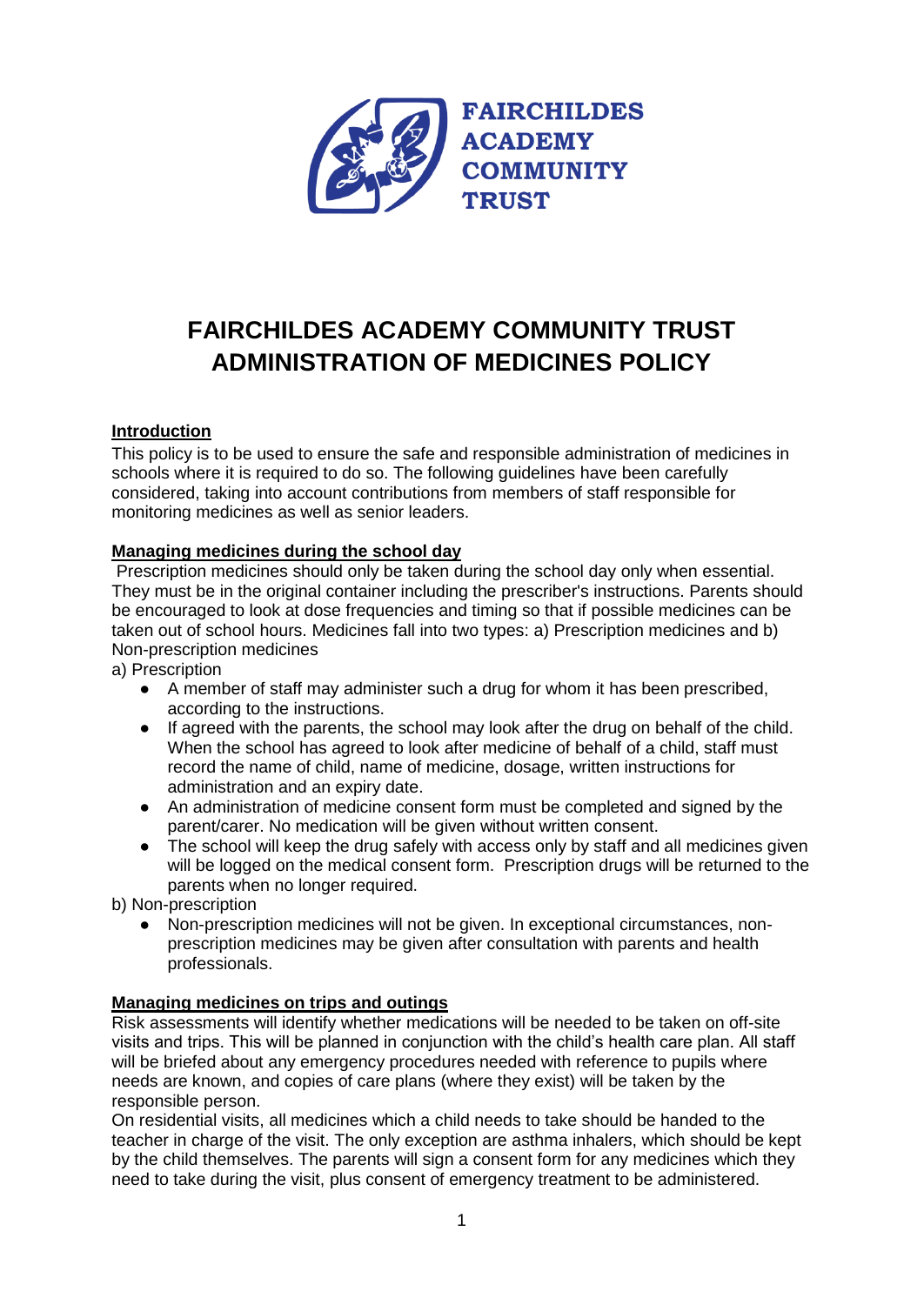### **Administering Medicines**

Medicines will only be administered by members of staff who hold a relevant first aid certificate and have undertaken specific training if deemed appropriate. Appropriate training will be arranged for the administration of any specialist medication (e.g. adrenaline via an epipen, Buccal midazolam, insulin etc.) Staff should not administer such medicines until they have been trained to do so. A list of all staff trained in administration of medicines will be maintained by the school. The designated member of staff for medication in each school will maintain a record of staff trained in specialist medication for children with Health Care Plans. When a member of staff administers medicine, they will check the child's medication consent form against the medication, to ensure that the dose and timing are correct. They will then administer the medicine as required, and record this on the form. For long-term medication, staff should log any medicine administered (in particular inhalers for asthma) on the medicine log sheet located in each class' medical box.

# **Children's medical needs – parental responsibilities**

The school will liaise closely with parents and carers so that relevant information is shared. The school will seek parents' agreement about sharing information on their children's needs where information needs to be shared outside of school. On enrolment, parents provide the school with information about their child's medical needs. They should sign the appropriate agreement forms for the administration of medicines.

#### **Parents' written agreement**

It is the responsibility of parents to ensure that medicines sent to school are 'in date'. All medicines should be collected by parents at the end of term. If new supplies are Needed, it is the responsibility of the parents to supply medication as required.

#### Supporting children with complex or long-term health needs

The school will aim to minimise any disruption to the child's education as far as possible. The school will carry out a risk assessment and provide a care plan as necessary, with the agreement of parents, and advice from health professionals. The school will call on the Community Nursing Service to deliver advice and support and receive appropriate documented training on specific procedures.

#### **Self management**

It is important that as children get older they should be encouraged to take responsibility and manage their own medication. This should be clearly set out in the child's health care plan in agreement with the parents, bearing in mind the safety of other pupils. Staff should be aware of the need for asthmatics to carry medication with them (or for staff to take appropriate action). Children should know where their medicines are stored.

#### **Long Term Medical Needs**

It is important for the school to have sufficient information regarding the medical condition of any pupil with long term medical needs. The school will draw up a health care plan for such pupils, involving the parents and the relevant health professionals. Appropriate training will be arranged for the administration of any specialist medication (e.g. adrenaline via an epipen, Buccal midazolam, insulin etc.) Staff should not administer such medicines until they have been trained to do so.

#### **Storing medicines**

The school will keep medicines in a secure place with access only by staff. This includes refrigeration where needed. Asthma pumps and epipens are kept in the child's class in a sealed and named container.